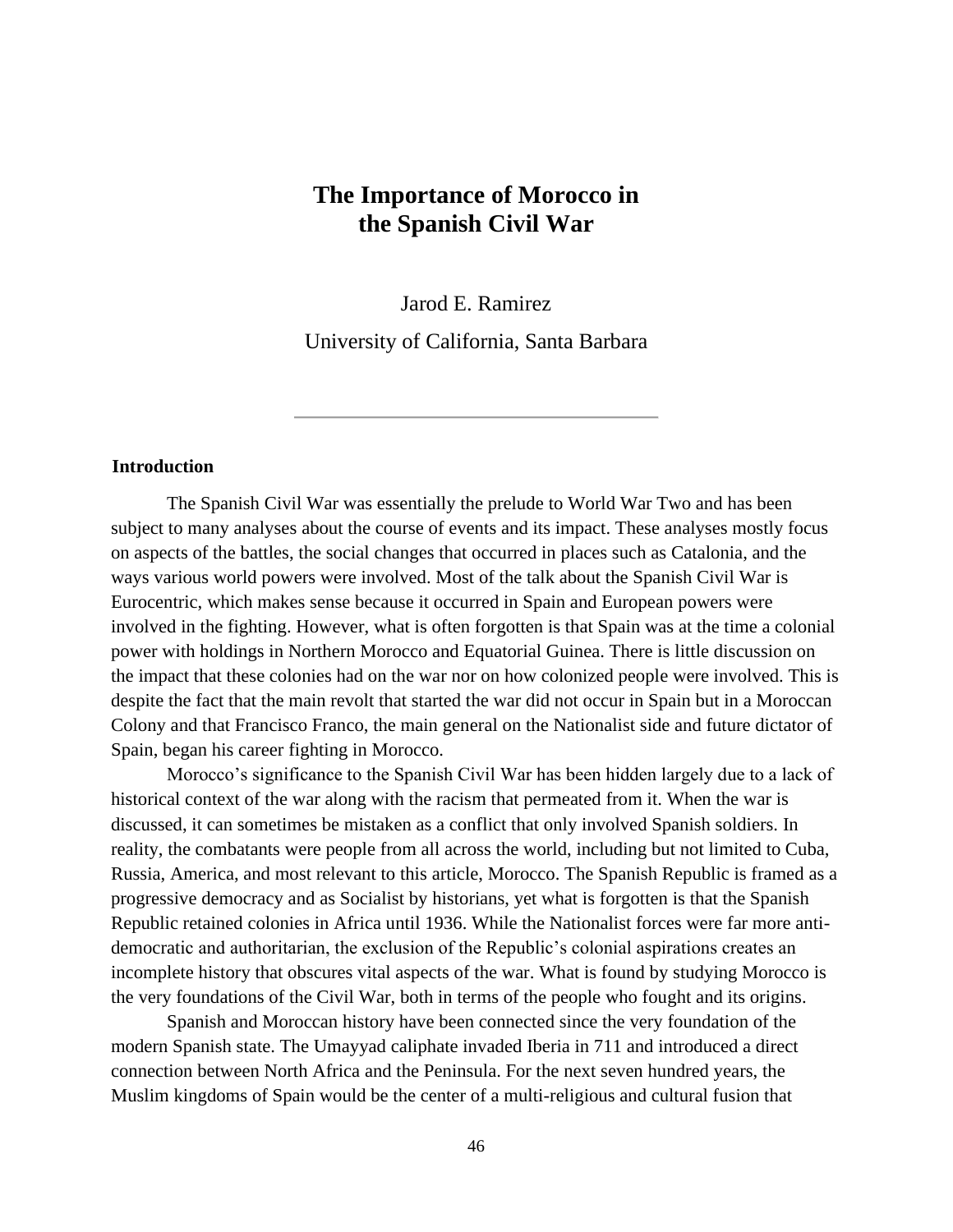marks Spain to this day. However, by the 14th Century, the northern Catholic Kingdoms of Aragon and Nevarre would begin the Reconquista, the reconquering of Spain in the name of Catholicism. By 1469, the peninsula was unified into two Christian monarchies comprising Portugal and Spain.<sup>1</sup>

The early seeds of beliefs that would later comprise both Colonialism and Fascism were planted in this event. The end of the war brought with it a purge of any non-Catholic religious beliefs in the peninsula. The Catholic Monarchy and Church established the Inquisition whose goal was to convert or kill any Muslim, Jewish, or secular elements still remaining on the continent. Religion was believed by the Spanish church as transferable by blood and this belief developed into the racialization of non-Catholic people as non-white which helped to develop a white Spanish hierarchy.<sup>2</sup> This idea would influence Spanish society for some time and would later be imported to the Americas in the form of the Racial Casta system. This is not surprising, considering that the Reconquista was still ongoing in 1492 when colonization of the Americas began. However, the Spanish belief of racial superiority would largely be fueled by their perception of "The Moor." Mauraphobia and Mauraphillia were spawned from the conquest and would seek to other the Moor by combining Christian imagery with the killing of non-believers. The image of "The Moor'' was depicted through Moros y Cristianos, local events that celebrate the conquest and Catholicization of Spain while denigrating the Moors. Another Maurophobic image is that of Saint James Matamoros the Moor Killer.<sup>3</sup> Both of these symbols would serve as a way to other their enemies by depicting them as the non-white and non-Christian other wherever Spain colonized.

Spanish Fascism would be born largely in the colonization of Morocco. Fascism has been argued as Colonialism brought home<sup>4</sup> and the creation of the Nationalist movement in Spain lends support to this claim. The means and tactics by which the Civil War was fought can be traced to Morocco and despite being a Spanish War, the Nationalist forces were made up of large numbers of Moroccan recruits. This alone can attest to the importance of understanding Morocco, but its vital role goes beyond this as the foundations of the war and its outcome were decided by whichever power had Morocco on its side. Morocco's forces and strategic value created the most advantageous position for Franco and the Nationalist forces which prolonged the war to its eventual conclusion. Had Morocco not been a supply zone of well-trained troops, the Nationalist forces on the Peninsula would have been evenly matched with Republican forces.

Morocco, with its interconnected history, created the foundation for Fascism and the inclusion of Moroccans in Nationalist forces contributed to the end of Republican Spain. Furthermore, the complete failure of Republican Spain to ferment an independence revolt in Morocco was not only an example of the colonialist views of the Leftists forces in Spain, but a vital reason for the Republic's ultimate defeat.

<sup>1</sup> Lisa Jackson-Schebetta, *Traveler, There is no Road: Theater, the Spanish Civil War, and the Decolonial Imagination in the Americas,* (Iowa: University of Iowa Press, 2017), 123.

<sup>2</sup> Jackson-Schebetta, *Traveler, There is no Road*, 124.

<sup>3</sup> Ibid*,* 124.

<sup>4</sup> Aime Ceasire, *Discourses on Colonialism,* (New York: Monthly Review Press, 2001), 36-37.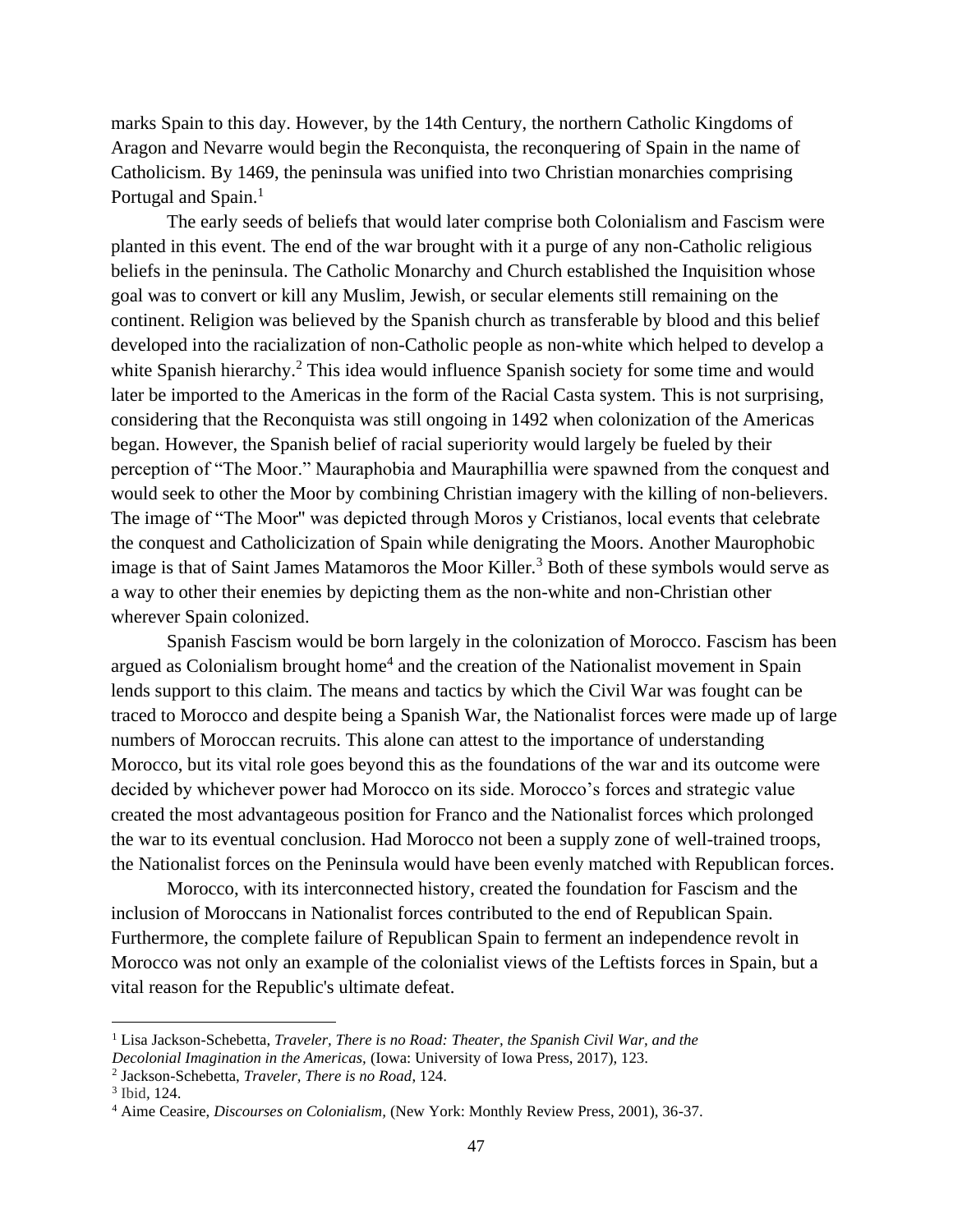## **Colonialism as Fascism's Birthplace**

Spain began to colonize Morocco in 1909. This point in time is significant as the Spanish Empire had lost its Latin American colonies. In the mind of the Spanish Monarchy and government, Morocco was a way to regain national prominence. The occupation of Morocco and the Rif Wars of the 1920's would be the fundamental place for the birth of Spanish Fascism. The attitude of Spain towards Morocco was the same as the views of any other European colonizer, framing Moroccans as backwards people that had to be civilized by Europeans. What is notable about the Spanish colonization of Morocco is that the forces used to suppress the Moroccans would come to be the same forces that would spread Fascism throughout Spain.

For example, the officers and generals who served in the colonialist ventures were dubbed Africanistas. These officers were more politically conservative compared to the armies on the peninsula and most of the generals favored or actively supported the monarchy in some way. One motivating factor for this would be that King Alfonso XIII was the main supporter and fancier of the colonization wars.<sup>5</sup> This conservatism was also combined with their glorification of colonialism, as many Africanistas also looked back on the war with fond memories. They saw themselves as crusaders coming to civilize the land with a "parental like" attitude towards the Moroccans.<sup>6</sup> This paternalism is notable because it developed into the most brutal and authoritarian rule over the Moroccans. The generals developed the use of death squads in their tactics that would be used to suppress the Republican forces in the Civil War. Another development of the Rif Wars was the creation of one of the most important armies of the Spanish Civil War: the Army of Africa. This army was created in order to repress all the attempts by the Rif and Berber Tribes from uniting and fighting off the Spanish. It comprised two different sections, most notably the Regulares section that was made up of Moroccan recruits.<sup>7</sup> They were used as a suppressive force to put down any resistance in the Moroccan colony. However, the training they received in Morocco would be later used in the Civil War, such as with the use of colonial death squads.

Another important thing to note is that the creation of these two military groups would set the foundations for many of the future Nationalist officers. A large number of the Africanistas would later go on to be the generals and soldiers behind the Nationalist uprising. The most notable of these was Francisco Franco who began his career serving in the Rif War and became the youngest officer to be promoted to general. His development was heavily connected to the Rif Wars as he states "without Africa I can scarcely explain myself to myself, nor can I explain myself properly to my comrades in arms."<sup>8</sup> He and many other Africanistas' colonialist obsession with Morocco was so great that, in 1924 they plotted a coup against the Spanish dictator Primo

<sup>5</sup> Hugh Thomas, *The Spanish Civil War,* (New York: Modern Library, 2001), 89-90.

<sup>6</sup> Thomas, *The Spanish Civil War*, 89-90.

<sup>7</sup> Minda Jerde, "'Brother' North: Morocco's Involvement in the Spanish Civil War," *The Volunteer,* January 4, 2013, https://albavolunteer.org/2013/01/%e2%80%9cbrother%e2%80%9d-north-morocco%e2%80%99sinvolvement-in-t he-spanish-civil-war/.

<sup>8</sup> Jackson-Schebetta, *Traveler, There is no Road,* 129.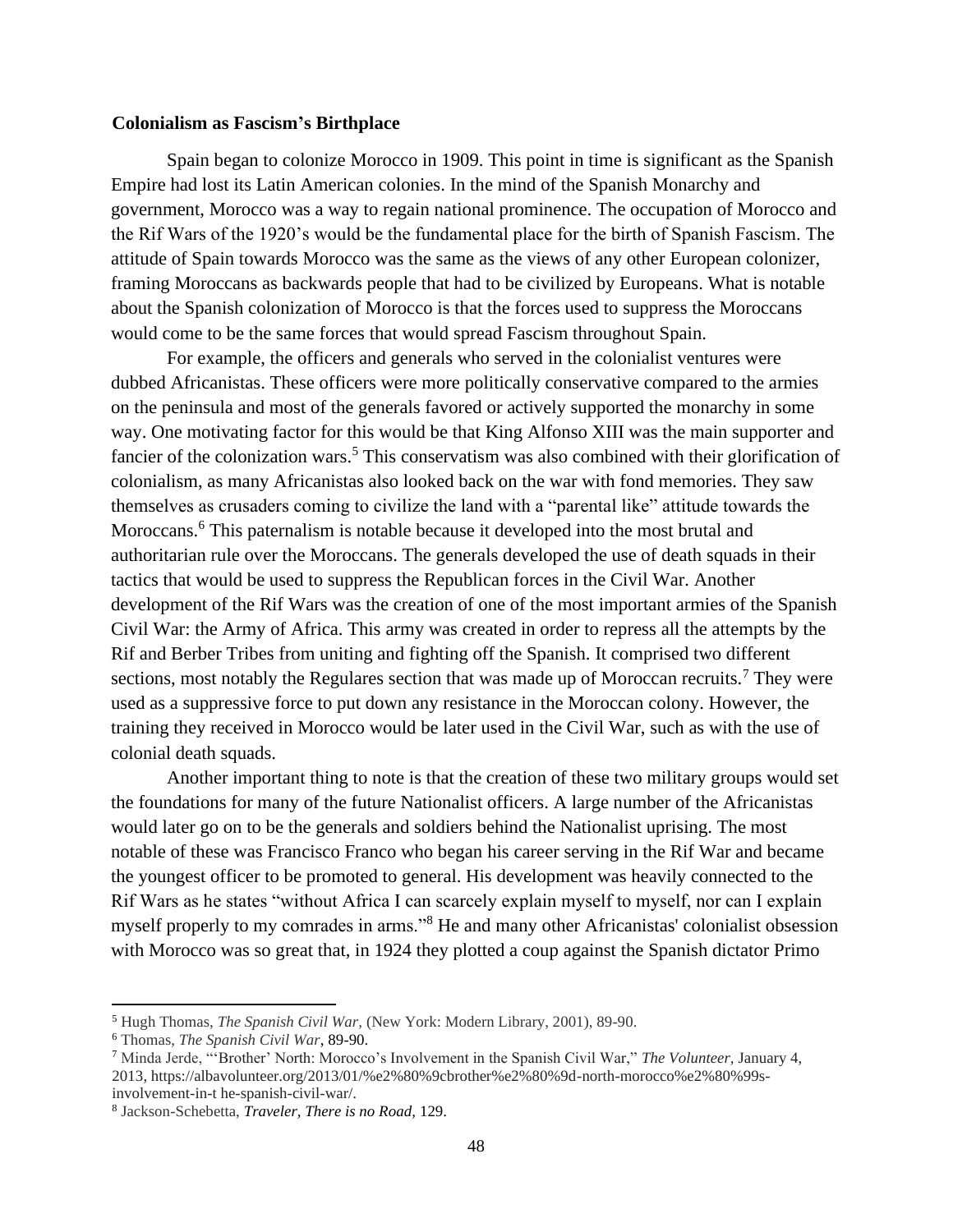de Rivera when he made motions indicating he wished to pull the army out.<sup>9</sup> Indeed, to many of these generals, Morocco was a second home, and increasingly so after the establishment of the Second Spanish Republic in 1931. The Spanish Republic had introduced numerous reforms that upset the army and the colonial officers. They had been upset by the cut in funding to the army, the changes in the military command, and, most importantly, the introduction of liberal reforms that occurred.

Not only were most of these officers conservative but they were also devout Catholics. This is important because the Second Republic had greatly angered the church by introducing liberal policies such as divorce and the removal of any special church powers in the  $1930s$ .<sup>10</sup> Many high-ranking Catholic officials of Spain directly declared the Republic illegitimate<sup>11</sup> and attempted to mobilize tensions and fears that the Republic was devolving into Communism and Atheism. Priests leading congregations, the Catholic newspaper, and connected organizations were also generating the fear and hatred that would make a Fascist coup "feasible."<sup>12</sup> If the progressive reforms of society did not horrify conservative generals into adopting Fascist ideals on their own, the Catholic church would actively pressure them into further supporting them. Many would begin to see Spain as another Morocco, a place that had to be civilized from "Rebellious tribes."<sup>13</sup> The Africanistas would look at Spain with the same paternalism intent on bringing "civilization" to the godless. The Nationalists actively described their revolt as a crusade or something akin to a modern Reconquista.<sup>14</sup> Francisco Franco even described the revolt as a "Limpieza'', or cleaning up of, everything foreign in Spain. In this case, that meant Socialism, Democracy, and anything non-Catholic.<sup>15</sup>

The Spanish form of Fascism was directly created and developed by the colonial wars of Morocco. The ideas and beliefs of many of the nationalist generals first formed with the colonization of Morocco. Even if the Africanista generals were not specifically Fascist, they would have been monarchists or devout Catholics and would have joined their respective factions, such as the Carlists or the Spanish Confederation of Autonomous Rights (CEDA), that would join the Nationalist side of the war. The generals that were fascist would also go on to join the Falange Espanola de las JONS, the largest Fascist organization of the Nationalists. The JONS part is the name of the organization: Juntas de Ofensive Nacional Sindicalista whose founding document expressed the goal of creating a new Spanish Empire that would encompass French Morocco as well as French Algeria.<sup>16</sup> Fascist aspirations in Spain were either born in the Colonial war or revolved around colonialism in some way. Many of the generals would describe the reasons for starting the uprising using the exact same rhetoric of a colonialist war except this

<sup>9</sup> Thomas, *The Spanish Civil War,* 133.

<sup>10</sup> Sabrina Ramet, *Alternatives to Democracy in Twentieth Century Europe: Collectivist Visions of Alternative Modernity,* (Baltimore: Central European University Press, 2019), 288.

<sup>11</sup> Ramet, *Alternatives to Democracy in Twentieth Century Europe, 288*.

<sup>12</sup> Ibid 289.

<sup>13</sup> Thomas, *The Spanish Civil War,* 91.

<sup>14</sup> Ibid 403.

<sup>15</sup> Ibid 909.

<sup>16</sup> Ibid*,* 107.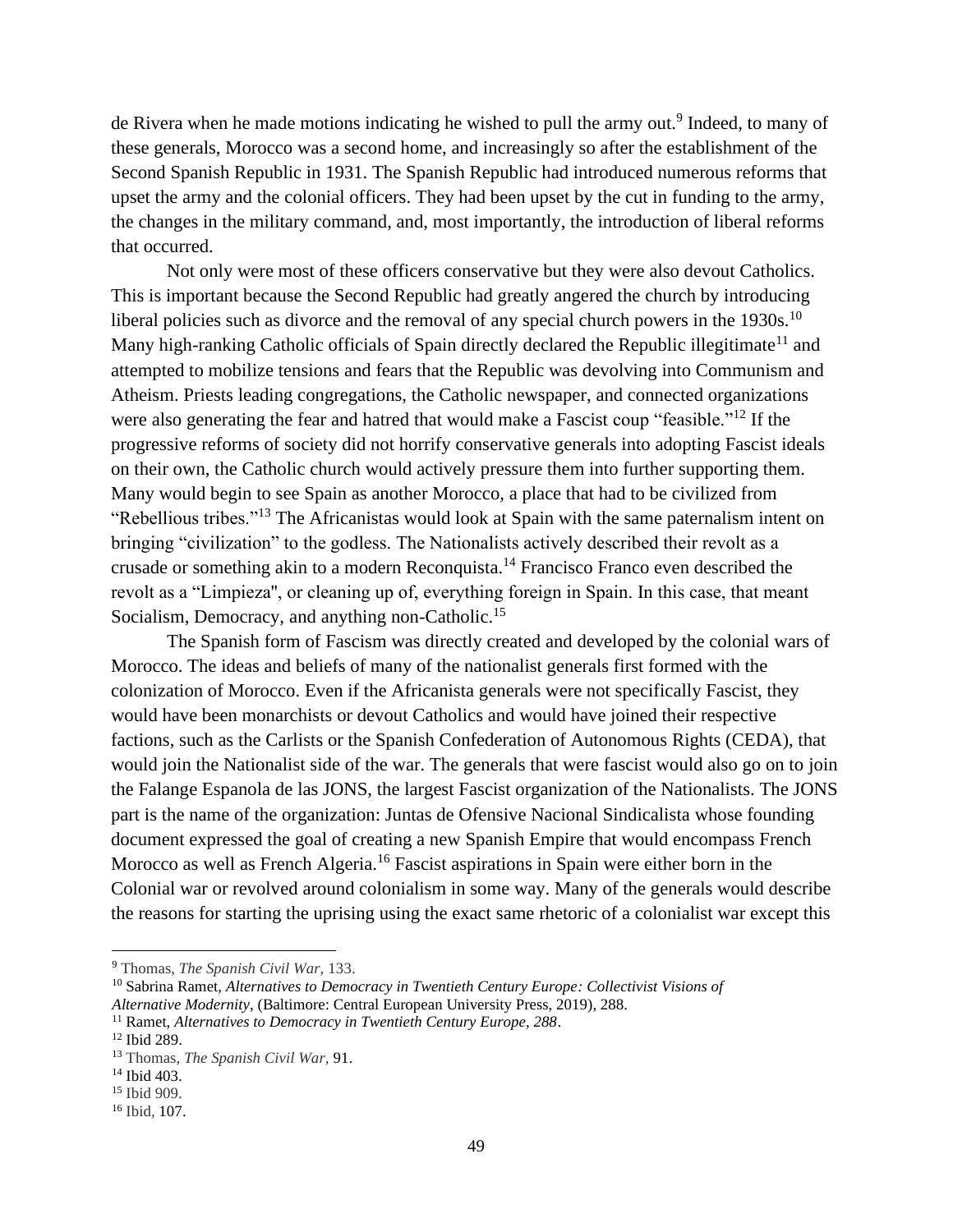time directed at the people in Spain. It is not simply that the Generals of the Nationalists served in Morocco. It is that their experiences and views in Morocco served as an incubation for the later Fascist revolt which demonstrates the important foundational role that Morocco had in the Spanish Civil War.

## **The Importance of Moroccans during the Civil War**

Not only was Morocco key in the foundations for the Civil War, but it was also key to the Nationalist victory. While the Republican forces of the war were generally ill equipped compared to the Nationalists, at the start, they were generally matched when it came to the army size and in some cases the Republican forces were much larger than the Nationalist forces. However, the first revolt of the war was in Morocco, and in securing the colony for the Nationalist side, the Fascists not only secured a base for the invasion of the peninsula, but they also secured the welltrained Army of Africa that would prove to be decisive in the outcome of the war.

A significant number of Moroccans would make up the Nationalist side; over 80,000 troops alone were part of the Army of Africa.<sup>17</sup> The Moroccan soldiers recruited into this army served as shock troops for most battles in the Civil War and were an efficient fighting force. These troops had a number of reasons for supporting the Nationalist side ranging from ideological to economic. Many Moroccans joined because, although Franco was ardently Catholic, he made attempts to accommodate the Islamic beliefs of his troops. He professed the idea of "Hispanic Moroccan Brotherhood" and helped to organize religious practices as well as trips to Mecca for Moroccan religious leaders.<sup>18</sup> There is also the fact that the Spanish Left was viewed as radically atheist by some religious Moroccans who felt that Franco and the Nationalists were the only ones fighting off the anti-religious tide of Spain. However, the two main reasons for Moroccan support were for anti-colonial and economic reasons. The Nationalists had promised not just autonomy to Moroccan leaders but independence for their service.<sup>19</sup> This swayed a good amount of support and recruitment to the Nationalist side and will be touched upon in more detail when discussing the failure of the Spanish Republic. Another huge factor was simple economic reasons as joining the Nationalist army and the pre-war army paid better. Many flocked to the war or were paid as mercenaries because the current conditions of Morocco were extremely poor.<sup>20</sup> The conditions of the Spanish colony were underdeveloped and dependent on Spain creating mass poverty for a majority of Moroccan families. These

<sup>17</sup> Nazanine Moshiri, "Arabs on both sides of the Spanish civil war," *The New Arab*, September 1, 2016, https://english.alaraby.co.uk/english/indepth/2016/9/1/arabs-on-both-sides-of-the-spanish-civil-war.

<sup>18</sup> Samir Bennis, "Participation of Moroccans in the Spanish Civil War (Part III)," *Morocco World News*, March 3, 2013, https://www.moroccoworldnews.com/2013/03/80909/participation-of-moroccans-i n-the-spanish-civil -warpart-iii-2/.

<sup>19</sup> Jackson-Schebetta, *Traveler, There is no Road,* 145; Samir Bennis, "Participation of Moroccans in the Spanish Civil War (Part II)," *Morocco World News*, February 4, 2013,

https://www.moroccoworldnews.com/2013/02/76826/participation-of-moroccans-in-the-spanish-civil-war-par t-ii/. <sup>20</sup> Samir Bennis, "Franco's Recruitment of Moroccans in Spanish Civil War: The Forgotten Injustice (Part I)," *Morocco World News*, July 9, 2012, https://www.moroccoworldnews.com/2012/07/47357/francos-recruitm ent-ofmoroccans-in-spanish-civil-war-the-forgotten-injustice-part-i-2/.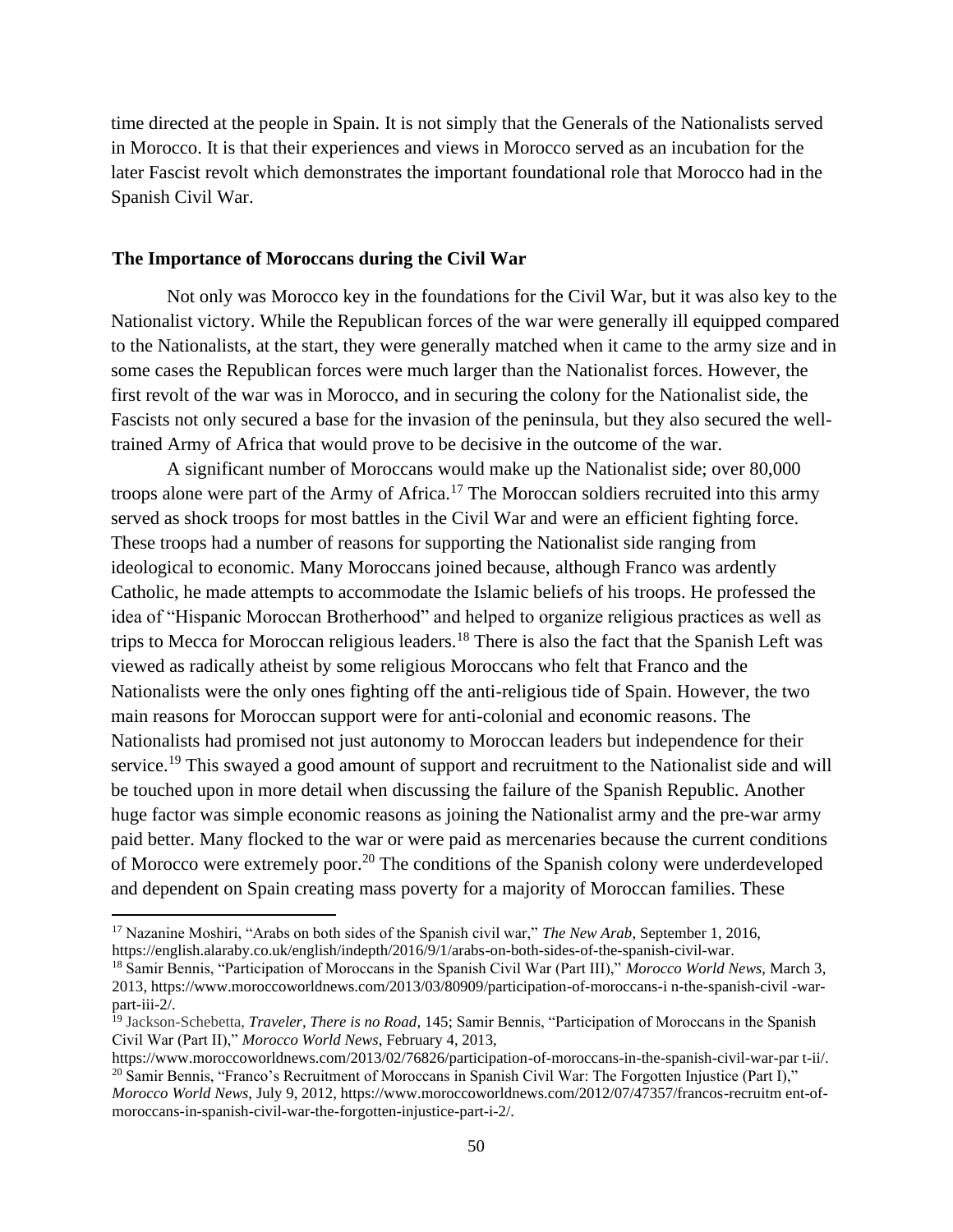conditions were compounded by recent crop failure in the 1920s which created more poverty and made Northern Morocco even more reliant on Spain. This pushed Moroccans to join the Army of Africa to find a decent income. When the Fascist revolt began, these Moroccans then found themselves serving the Nationalist side.

This heavy recruitment of Moroccans before the war had a decisive effect on the outcome of the conflict. The Moroccan troops greatly tipped the balance of the war in the favor of the Nationalists providing them with more numerous and experienced troops. As mentioned before, Moroccans were used as shock troops when attacking the enemies and, aside from the physical damage they caused, they were also used for psychological terror. The Nationalists used the very existence of Moroccan troops as propaganda, conjuring up images of "The Moor" to insight terror and fear in the Republican populace.<sup>21</sup> This tactic was very effective and actually did insight fear and outright desertion of Republican forces before battles. More importantly however, Moroccans were present in almost every major battle in the war and served as extra expendable troops for the Nationalists. Moroccan troops were given the deadliest assignments and suffered the most casualties in the army because they were sent in before the rest of the Nationalist forces.<sup>22</sup> This tactic meant that while the Moroccans of the Army of Africa suffered great losses, the Spanish and European forces could easily secure territory with minimal damage. This let the Nationalists sacrifice as many lives as they wished to drain the Republican forces to defeat.

Their importance was also seen by Nationalist leaders and they saw the Army of Africa as their key to victory. The Fascist generals placed little faith in the troops on the peninsula and focused heavily on securing the support of the Army of Africa before the revolt.<sup>23</sup> The reason for this is that, unlike the Africanistas, the Peninsulares in the mainland were more liberal in their politics if not explicitly Socialist.<sup>24</sup> Franco was the conservative General that seemed able to convince the Army of Africa to revolt. It was for this reason that he was given so much prominence by the Nationalist forces.<sup>25</sup> This importance was also not lost on him as he saw the Army of Africa as a way to help him secure power.<sup>26</sup> From the perspective of most generals, securing Morocco and the Army of Africa for their coup was the only hope for it being successful. Morocco served as a stable base of operations and supplied a large surplus of troops for the Nationalists. They were well trained and effective on the battlefield and the number of soldiers could break the balance on the peninsula. Without Moroccans, the Republican side would not have necessarily won the war, but it would have put the Nationalists at a disadvantage and made it more difficult for them to defeat the Republican forces by 1939. This also shows why the Nationalist revolt began in Morocco instead of on the peninsula. It wasn't just that the

<sup>21</sup> Jerde, "'Brother' North: Morocco's Involvement in the Spanish Civil War."

<sup>22</sup> Jackson-Schebetta, *Traveler, There is no Road,* 146.

<sup>23</sup> Arthur Landis, *Spain, The Unfinished Revolution,* (New York: International Publishers, 1975), 89.

<sup>24</sup> Landis, *Spain, The Unfinished Revolution,* 171.

<sup>25</sup> Ibid, 90.

 $26$  Ibid.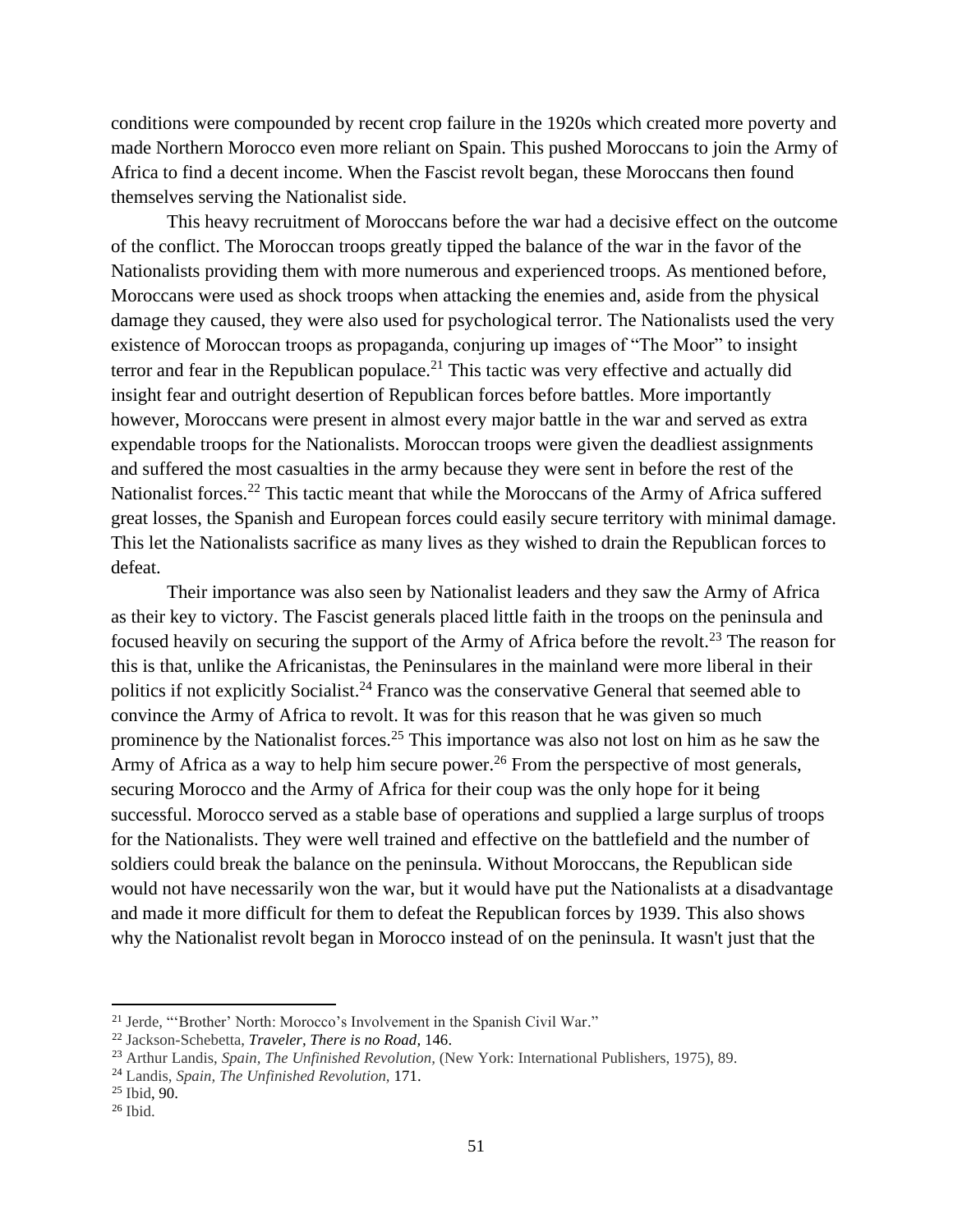Nationalists had a secure base in Morocco, but that it was vitally important to their successful war.

#### **Failure of Republican and Revolutionary Policy**

The people of Morocco, however, were not just important for understanding the Nationalist victory. They were also important when understanding the Republican failure. Many historians and observers of the war have noted how decisive an anti-Franco revolt would be for the Republican side. They separately agree that if the Moroccans had revolted against the Nationalists in Morocco, the Fascist forces would have been significantly weakened so as to give the Republicans victory. This anti-Franco revolt never materialized however, and while the Republican forces were being torn apart by infighting, the Nationalists never experienced a large scale anti-nationalist movement in their territory. This is largely due to the Colonial policy and views of the ostensibly Left "Revolutionary" government that discouraged any kind of anticolonial movement to form in Morocco. The actions of the Republican forces and their clinging to colonialism made them lose all support from the Moroccan people which only helped to further their destruction.

One of the first people to discuss the importance of a revolution in Morocco and the main inspiration for this research was George Orwell. During the Spanish Civil War, he served in the Trotskyist POUM militia stationed in Barcelona. He published an account of his experiences titled *Homage to Catalonia*. Morocco is never mentioned in any great detail in the book, typically being relegated to the description of the Nationalist forces he was fighting while serving. This makes it all the more striking when he describes the failure of the Civil War and the Republican Government. He lists a number of faults of the government and the failure of the Spanish Revolution and then questions why the Republicans never attempted to foment a revolution in Morocco. He states that by fomenting an uprising in Franco's rearguard, the Nationalists would not have been able to maintain the front on the peninsula. Orwell says that all the Popular Front had to do was to "declare Morocco liberated'' for this to happen. Instead, Spain had attempted to placate British and French Colonialism.<sup>27</sup> This small section from his experiences in the war places great emphasis on the importance of the Moroccan people. He also wrote about inciting a revolt in Morocco in 1937, a point at which the war was still not decided. He also spoke about a revolt in Morocco as something that could easily end the war, showing that he recognized its vital role in the conflict as he was serving. As argued in previous paragraphs, the Moroccan troops were decisive for the Nationalists giving them a secure supply of troops. If there was a revolt in Morocco it would not only threaten the base of Fascism, ideologically it might lead Moroccan troops to desertion, mutiny, and to switch sides. It is important to note that he doesn't blame the Moroccans for not rising up against Franco but instead blames the policy of the Popular Front Government. He directly criticized the Spanish Government for placating European colonialism rather than pursuing a revolutionary policy. This

<sup>27</sup> George Orwell, *Homage to Catalonia*, (Scotts Valley: CreateSpace, 2014), 53.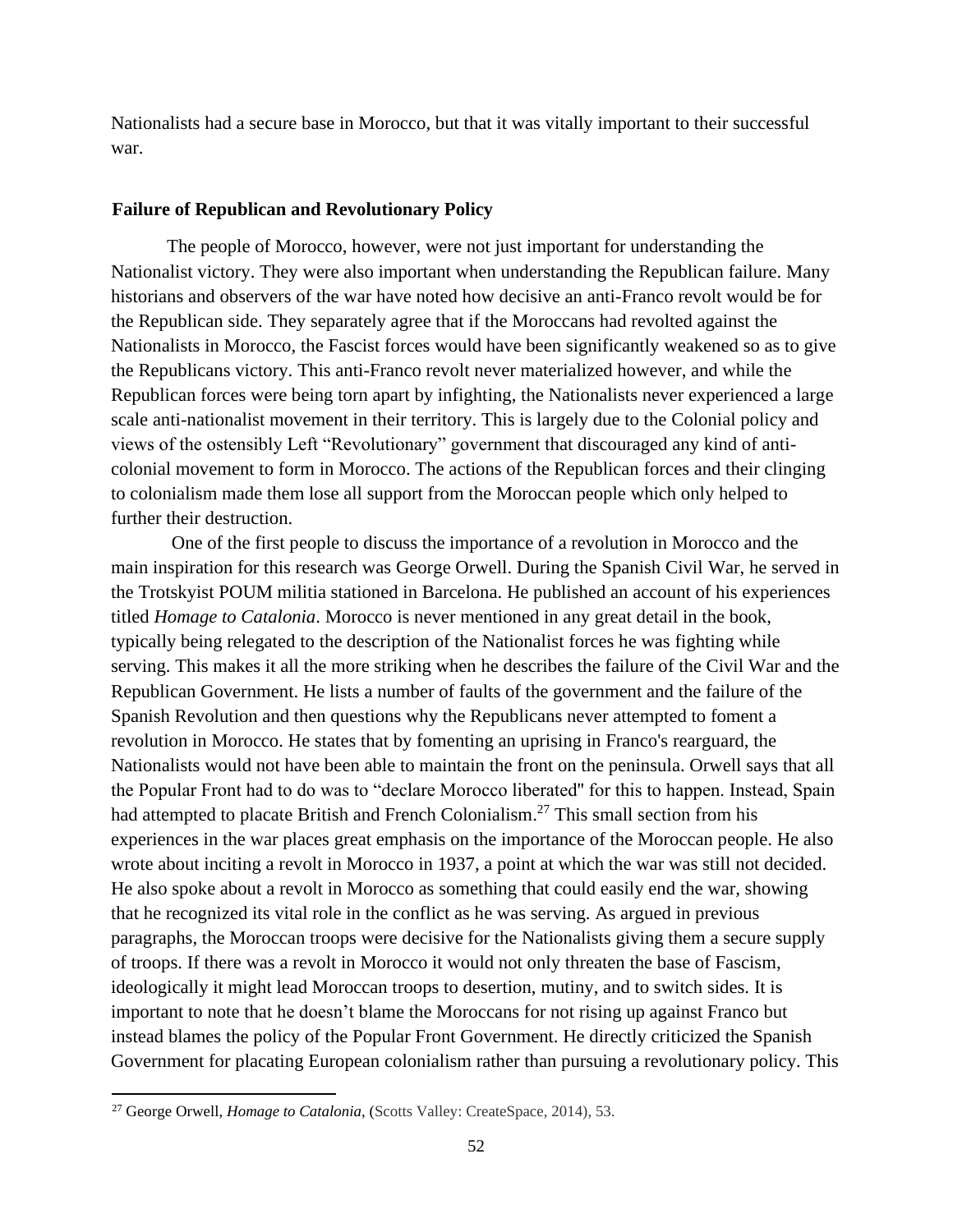highlights the real failure of the Republican government, that being the failure to adhere to any of its revolutionary principles.

An Italian Anarchist involved in the Civil War, named Camillo Berneri also advocated for a revolt in Morocco. Berneri went to Catalonia at the beginning of the revolution and was one of the organizers for the Italian Volunteer column fighting on the Aragon Front. He argued that because Franco's army relied heavily on a "Moorish Contingent", granting independence to Morocco would stir up Rebellion and demoralize the Nationalist forces.<sup>28</sup> He also hoped that Moroccans could be won to the side of the revolution and precipitate a revolution in North Africa that would not only hurt Western Capitalism but also the Fascist government in Spain.<sup>29</sup> For Berneri the Spanish Revolution could win only on "revolutionary" terms, not on purely military basis. A revolution in Morocco would ideologically disrupt the Nationalist forces in such a way that mere battles could not. In this way, he also agrees with Orwell in the assertion that by maintaining its colonial domination, the Republic greatly hurt its war effort.

The Republican government's attitude towards Morocco has a complicated and confusing history that developed long before the Second Republic itself. During the 1920s, Spanish Leftists were anti-colonial and condemned the invasion of Morocco. Anarchists in the CNT-FAI, the largest Anarcho-Syndicalist labor union, staged numerous anti-war demonstrations and antirecruitment revolts in Catalonia that attempted to hurt the war effort in Morocco.<sup>30</sup> However a change in attitude began to emerge in 1934 during the Austrias Revolution. The Austrias Revolution was an Anarchist and Communist led revolution that sought to establish Communism in Spain and destroy the Second Republic. It was destroyed within a matter of weeks and was put down by the Army of Africa under the command of Francisco Franco.<sup>31</sup> Most of the army was made up of Moroccans and a lot of the coverage in Republican newspapers was centered on the image of a band of savage moors raping and massacring civilians.<sup>32</sup> To the Spanish Working class, Austrias would be a symbol of the "brutality" of Moroccan troops, in part developing a racist belief amongst some of the Popular Front. As the Republican forces attempted to develop propaganda against the largely Moroccan Nationalist forces, they developed racist depictions of their enemy.

Although this attitude was not largely widespread as many on the Left were still very anti-colonial, the onset of the war worsened this view. For both sides, the enemy was orientalized as non-Spanish invading "Moors'', but the Republicans were different because they revived Reconquista symbols.<sup>33</sup> Republican forces resurrected the image of Saint James Matamoros during the start of the war and also re-introduced the rallying cry "Moors a La Costa."<sup>34</sup> The

<sup>28</sup> Noam Chomsky, *On Anarchism*, (New York: The New Press, 2013), 85.

<sup>29</sup> Chomsky, *On Anarchism*, 85.

<sup>30</sup> Thomas, *The Spanish Civil War,* 38.

<sup>31</sup> Jackson-Schebetta, *Traveler, There is no Road,* 129; Elisabeth Allard, "The Crescent and the Dagger: Representations of the Moorish Other during the Spanish Civil War," *Bulletin of Spanish Studies* 93, no. 6, 970, https://doi.org/10.1080/14753820.2015.1082811.

<sup>32</sup> Allard, "The Crescent and the Dagger," 967-968.

<sup>33</sup> Ibid 984.

<sup>34</sup> Jackson-Schebetta, *Traveler, There is no Road,* 130.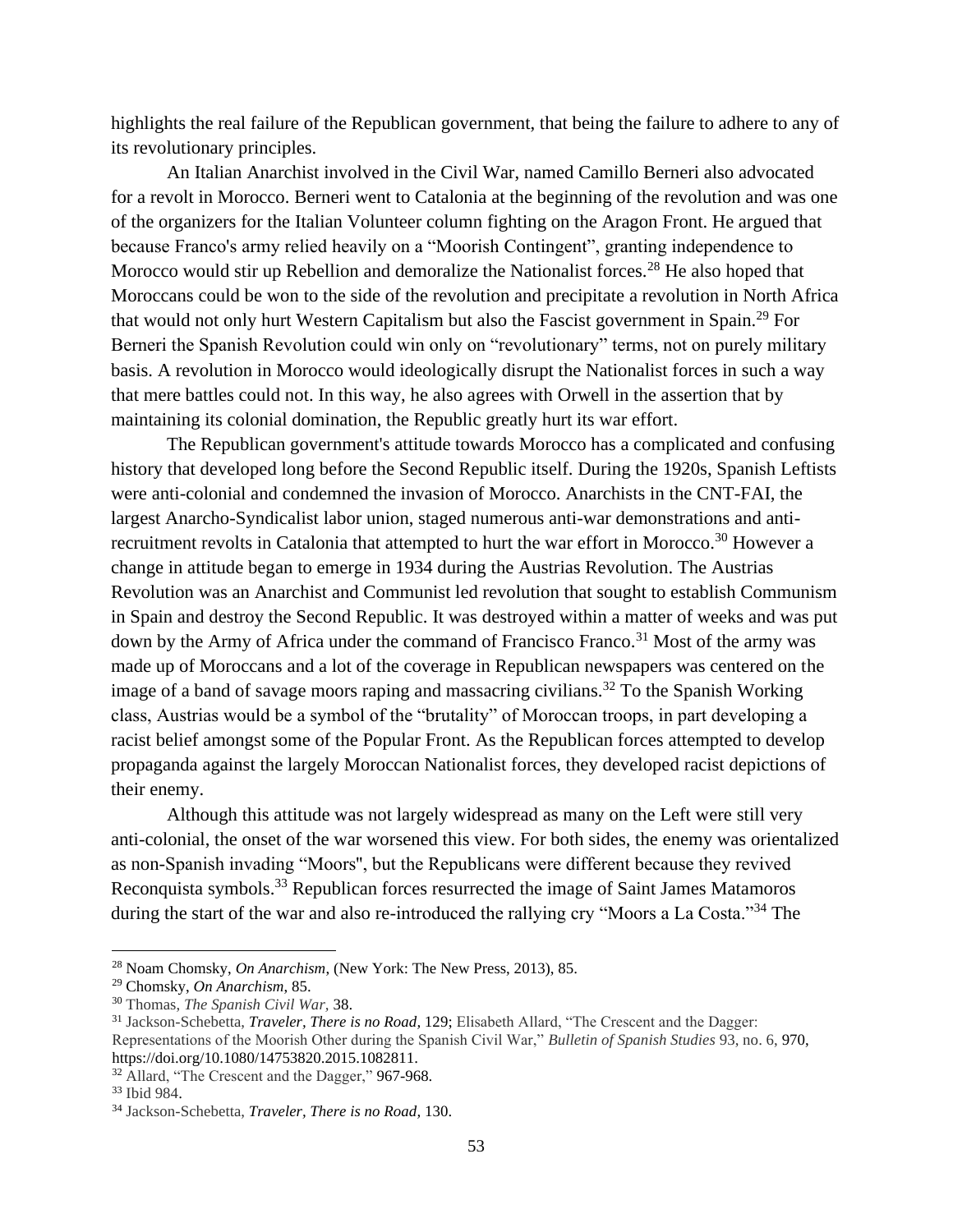rallying call was first used during the Reconquista and harkened back to the idea that the Moors needed to be casted off entirely from the coast of Spain. The propaganda on the Republican side also highlighted heavily the idea that their enemies were "Savage" by depicting the Army of Africa as a band of "moors" that were massacring and raping Spanish Women.<sup>35</sup> Depictions and propaganda such as this were so troubling and racist that many African Americans who served in the International Brigades were appalled and uncomfortable with the Republican government.<sup>36</sup> This impart explains the colonialist attitude that the Republican government had towards Morocco. A part of the Popular Front and soldiers did not see Moroccans as anything more than the "Savage Moor'', a counter revolutionary enemy that had to be suppressed for serving Fascism. Yet even this is not the full picture of the failure that was the Republic's colonial policy. What truly doomed the Republic entirely was the clinging to European colonialism that had created these views.

A revolt against Franco was not entirely unthinkable in Morocco and was actually more likely regardless of the Republics policies. The Moroccans were not bound to Fascism and did not need to be told to revolt by the Republicans as many people demonstrated their agency as soon as the Civil War started. When the revolt first began, various cities in the north such as Melilla revolted against the Nationalist uprising and managed to form militias that fended off the Fascists for a few days.<sup>37</sup> During the entire war, various Communist and independence groups sabotaged the Fascists war efforts and helped to foment an anti-recruitment movement in Morocco. Most of the people and many tribes in the Rif also hated Franco and supported the Republic, convincing people not to serve in the war and holding anti-Franco demonstrations.<sup>38</sup> His unpopularity was so strong that Franco himself feared a revolt would be imminent. He was forced to stop recruiting from the Rif and most of Spanish Morocco and he began to recruit mercenaries from the French colonies towards the end of the war.<sup>39</sup> As mentioned before, the reason that most Moroccans were held into service was for financial stability and the promise that Morocco would either be given independence or more autonomy. This last reason, the promise of independence was the exact same reason why there was never a full-scale revolt in Morocco on the side of the Republic. The Spanish Republic never made any gestures towards independence or greater autonomy for Morocco which greatly hurt Moroccan support. Despite this, a number of Moroccans trying to gain independence directly approached the Republicans for negotiation.

The first negotiation happened quite early on in the war. A Moroccan nationalist group called the Moroccan Action Committee contacted French Communists in French Morocco and got in touch with the Popular Front groups in Barcelona. David Rousset, a French Communist, was one of the people present throughout the negotiations and saw it as his mission to convince both the Moroccan Nationalists and Republicans to support a revolt in Morocco. He stated that "I

<sup>35</sup> Jackson-Schebetta, *Traveler, There is no Road*, 146-147.

<sup>36</sup> Ibid, 149.

<sup>37</sup> Landis, *Spain, The Unfinished Revolution,* 102-103.

<sup>38</sup> Bennis, "Franco's Recruitment of Moroccans."; Landis, *Spain, The Unfinished Revolution,* 104.

<sup>39</sup> Landis, *Spain, The Unfinished Revolution,* 189.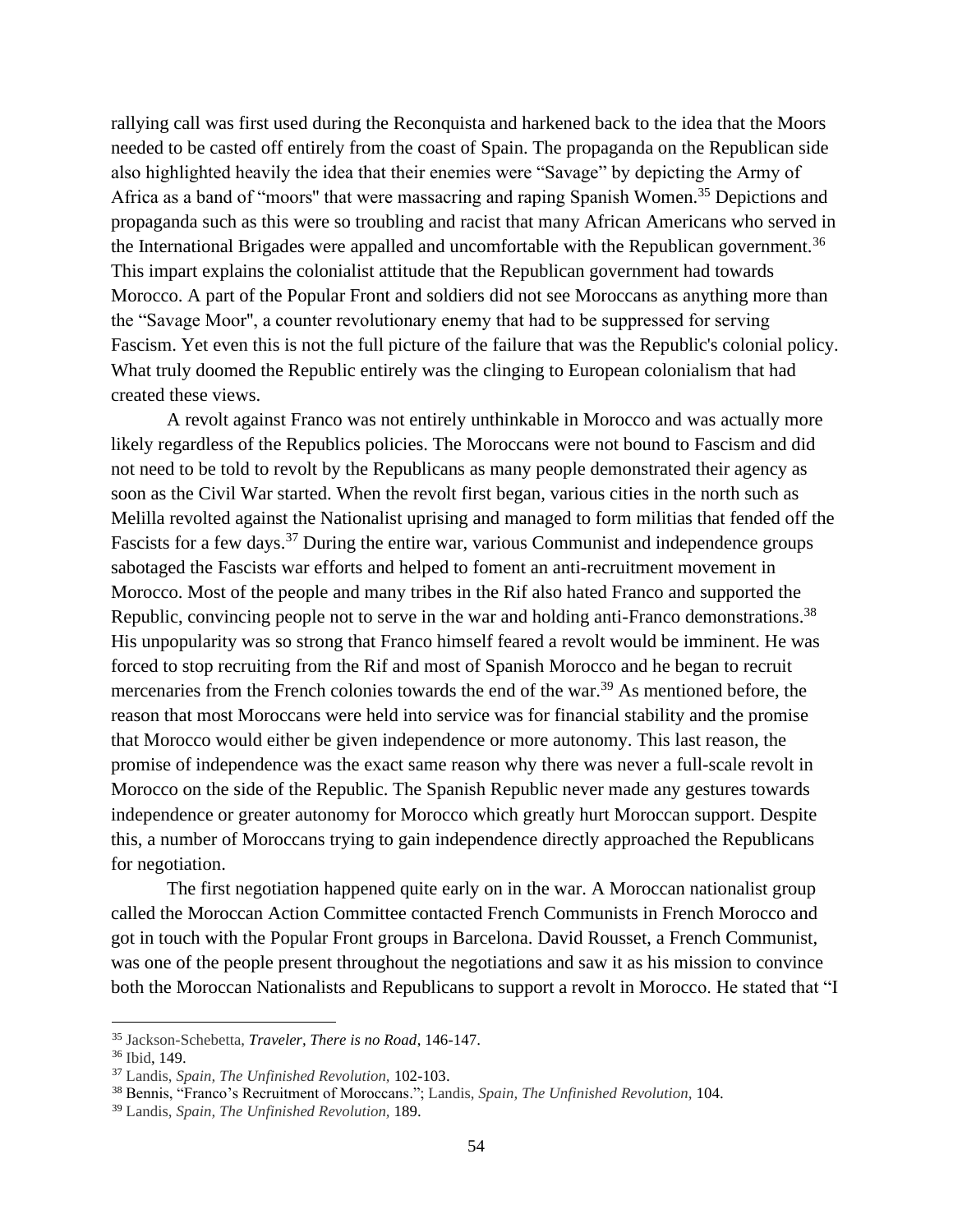realized that if there was a military uprising in the Spanish Rif, Franco would be caught in a cleft stick and that, moreover, a very difficult situation would be created in the ranks of Franco's Moroccan troops."<sup>40</sup> He saw that Morocco was strategically important to the war effort in Spain that it could both divert troops from the Spanish front lines as well as cause disruption amongst the troops. Rousset helped to organize a meeting between Moroccan nationalists and members of the CNT-FAI, a prominent leader in the Autonomous Catalan government.

Through negotiations with the Moroccan nationalists, the CNT-FAI and the POUM in Catalonia discussed terms of independence. In the negotiations, the Moroccan leaders expressed that they were ready to lead a military uprising against Franco in exchange for the recognition of independence from the Spanish Republican Government.<sup>41</sup> As Rousset points out however, the treaty that was finally agreed upon by both the Moroccans and the CNT-FAI and POUM would still maintain ties to the Spanish Government, limiting some of Morocco's autonomy.<sup>42</sup> He described it as recognizing independence while still remaining close links to the metropolis and the former colony. Despite this, it was supported by all groups including the Moroccan representatives. It would later be fully supported by the Catalonia Generalitat, the government representing the Catalonia autonomous region.

However, when the treaty of independence reached the larger Spanish Government in Madrid, the negotiations broke down entirely. According to Rousset, the Moroccan committee was met by Largo Caballero, the Prime Minister at the time, who promptly told them that the government could not sign the treaty. Rousset also mentions that there was considerable pressure on the Spanish Government from France and London who outright hated the treaty.<sup>43</sup> This is further corroborated in *Spain: The Unfinished Revolution* by Arthur Landis, who writes that Largo Caballero, along with other government ministers, stated that they would vote down any such proposal for fear of losing French and British support.<sup>44</sup> This ended any real Moroccan support for the Spanish. The prospect of a rebellion in Morocco was very possible and indeed could have happened regardless of Republican intervention. Yet the negligence of the Republican government doomed most of the hope for such a course in the war.

#### **Spanish Eurocentrism and Colonialism**

The Republican's failure to ally with Moroccans was due to their failure to let go of Eurocentrism. Even the Communists and Socialists of the government, groups of people who expressed internationalism and anti-imperialism, still clung to racist and chauvinistic attitudes when it came to the war. As mentioned before, Orwell declared that the government placated French colonialism and Rousset asserted the exact same thing. However, there are also more

<sup>40</sup> Miguel Romero, "David Rousset's Testimony," *The Spanish Civil War in Euzkadi and Catalonia, Contrasts and Convergences, Notebooks for Research and Study*, No. 13*.* (1991): 41.

<sup>41</sup> Romero, "David Rousset's Testimony," 42.

<sup>42</sup> Ibid.

<sup>43</sup> Ibid, 43.

<sup>44</sup> Landis, *Spain, The Unfinished Revolution*, 190-191.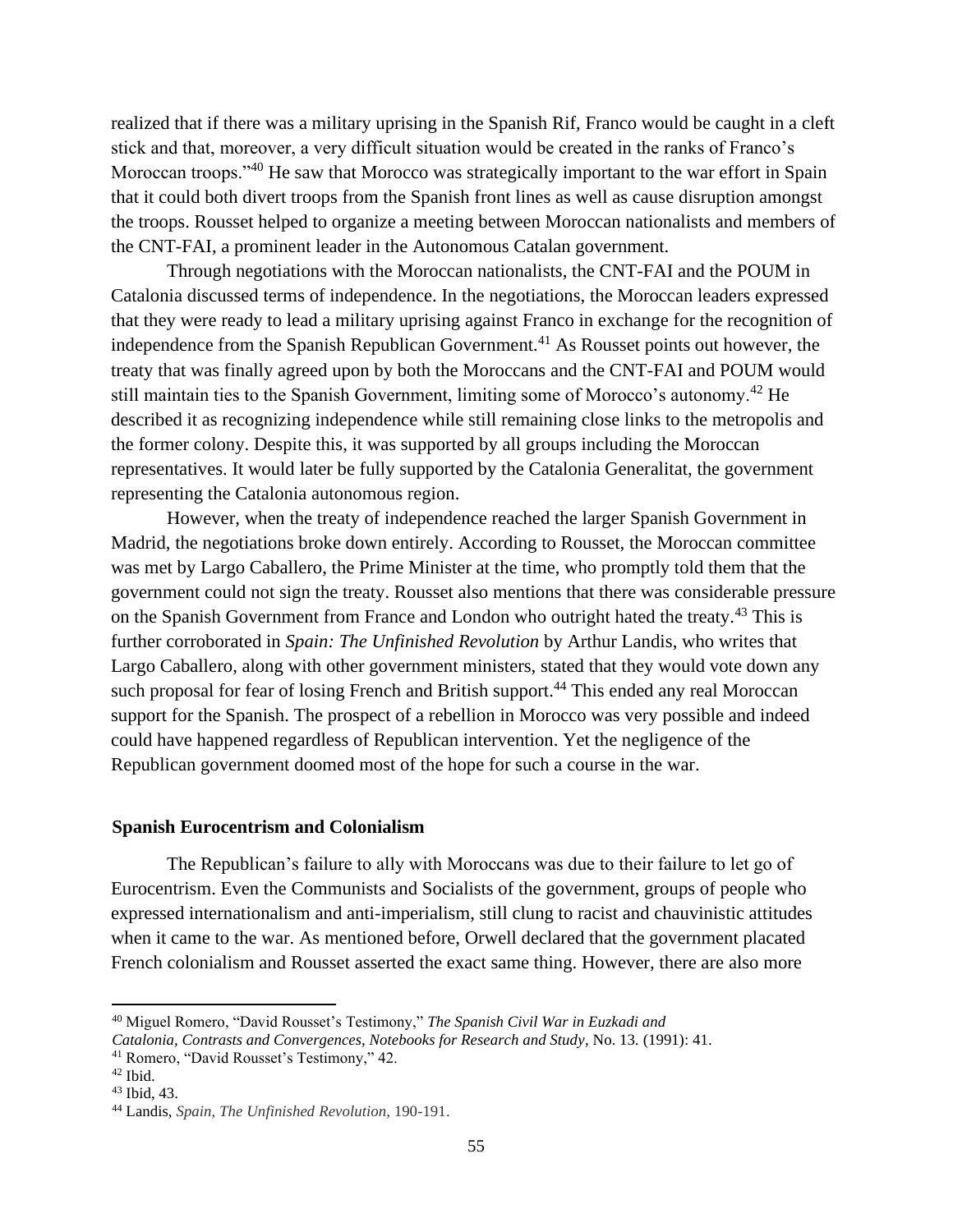direct assertions from the French Prime minister at the time, Leon Blum himself. Blum was a Socialist Prime Minister, elected on a largely Socialist Popular Front government in 1937. Despite this he feared that any sort of independence or autonomy in Morocco would threaten French power in the region and in Africa. He pressured the Spanish Government against any such negotiations, threatening to stop the already small amount of support France and Britain were giving the Spanish Republic.<sup>45</sup> He later cited this as his greatest political failure.<sup>46</sup> Despite the British and French, Spain still could have negotiated with Morocco either way and incited a revolt. What stopped this from happening was the Republic's obsession with French and English support in the war. A large reason that the Caballero government placated France was because they saw France as the only way to win the war through either intervention or military aid. This belief was a great detriment to the Republicans' cause. France and England were the main proponents behind a non-intervention policy in Spain stopping any war support or military intervention on either side of the war.<sup>47</sup>

England itself was very against any support early on, threatening to break all military ties with France if France attempted to help the Socialists in Spain.<sup>48</sup> This ruined the Republican war effort severely as it allowed the Fascist side to be aided by Italian and German support while the Republicans were left with nothing. In some cases, England also concretely supported the Nationalist side in the war. The Spanish Navy had largely remained loyal to the Spanish Republic, but because of British interference from Gibraltar, the Spanish Navy was unable to blockade the introduction of Moroccan Troops to the peninsula.<sup>49</sup> In other instances according to "German sources" at the time, England was supplying munitions to France from Gibraltar on the onset of the war.<sup>50</sup> From this, English support for the Spanish democracy was not just unreliable it was virtually impossible. The only explanation behind England's hidden support for Fascism was that it feared the spread of radical Communism in Europe. The Spanish Left had begun to implement radical social change throughout the country such as collectivizing factories and farms as well as expropriating wealth from Capitalists. This frightened England and its conservative Tory government at the time, pushing it to pull all support for the Republic.

This becomes clearer with the strange involvement of the USSR. The Soviet Union had given aid to Spain, yet the war support received was extremely small in comparison to the war support given by Italy and Germany.<sup>51</sup> Stalin also wrote directly to Largo Caballero advising him not to hurt or collectivize any "French Bourgeoisie" property or wealth in the country.<sup>52</sup> This coupled with the Communist Party of Spain's suppression of more radical elements in the government showed that the USSR was more worried about how the conflict in Spain would be perceived rather than who would win it. Indeed, Stalin was more worried about the formation of

<sup>45</sup> Landis, *Spain, The Unfinished Revolution,* 190-191.

 $46$  Ibid.

<sup>47</sup> Ramet, *Alternatives to Democracy,* 282-283.

<sup>48</sup> Landis, *Spain, The Unfinished Revolution,* 197.

<sup>49</sup> Chomsky, *On Anarchism*, 93-94.

<sup>50</sup> Ibid, 96.

<sup>51</sup> Ramet, *Alternatives to Democracy,* 284.

<sup>52</sup> Leon Trotsky, *The Spanish Revolution (1931-1939),* (New York: Pathfinders Press, 1973), 43.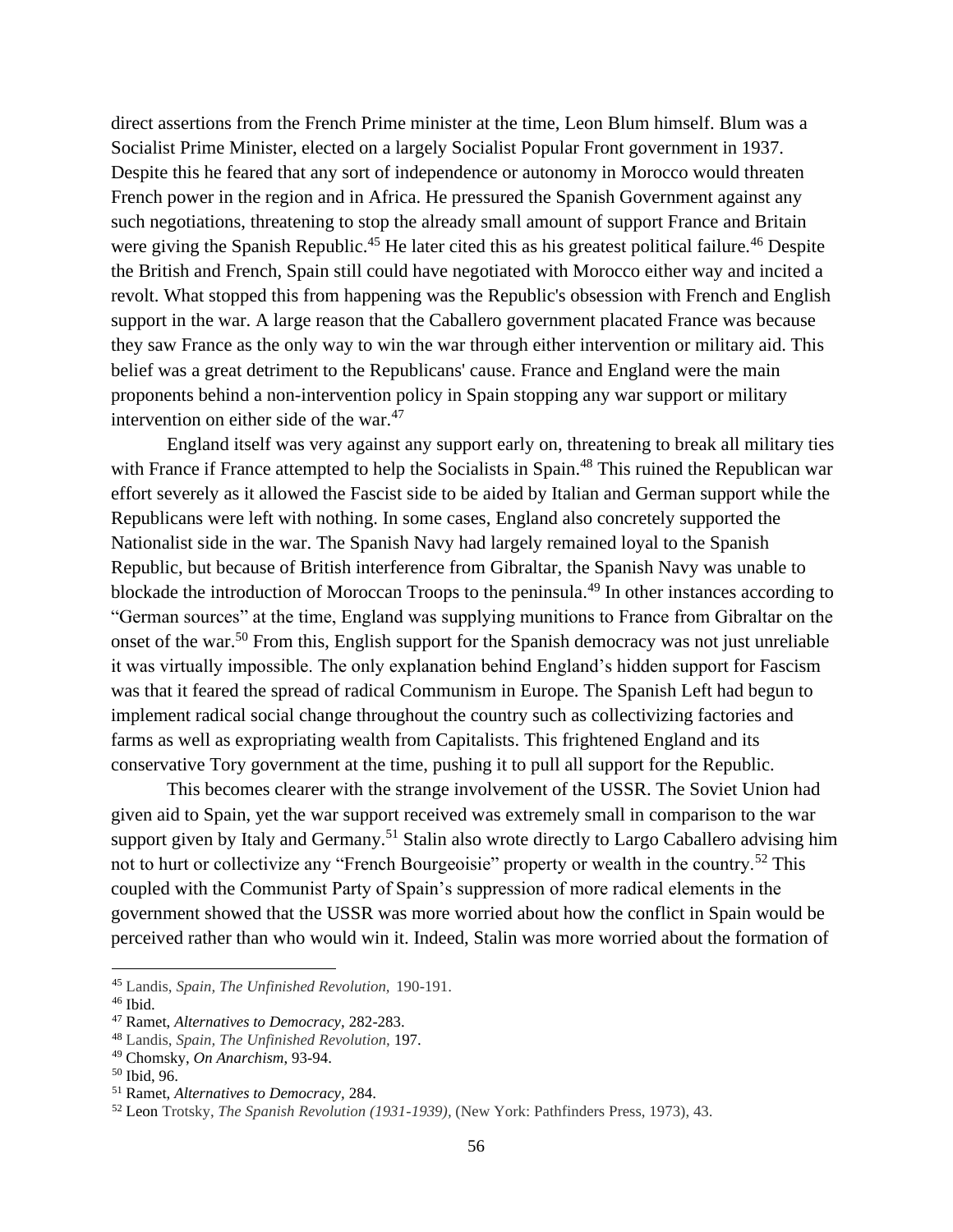Fascist and Liberal alliances in Europe than he was about who would win in Spain. He feared that a more Communist victory in Spain would frighten France and England in an alliance against the Soviet Union.<sup>53</sup> Stalin also feared that if the Spanish government fell too quickly, Fascism would be strongly entrenched in Europe. This is the reason why the Soviet Union gave aid to the Republic and signaled that it would be its fervent supporter in stopping Fascism despite not giving substantial aid to the Republic. As such, not only was the Spanish Republic against the Nationalists aided by Italy and Germany, but even its own supporters in Europe, England, France, and the Soviet Union had different political aspirations in Spain and maneuvered in such a way that led to the destruction of the Spanish Republic.

Despite this lack of support and political maneuvering, the Republic still remained loyal to England, France, and the Soviet Union. They saw the European powers as the only nations that could save them from Franco and the Nationalists. Although the Republic was a government made up of radical Socialists, Communists, and Anarchists who professed their internationalism and anti-colonialism, it was still largely Eurocentric in its views and hopes for revolution. This is shown in the colonial manner in which Caballero later approached Moroccans. Largo Caballero was a man described as the "Spanish Lenin'', yet he only saw the Moroccans and their independence as a secondary matter in the Spanish Revolution. After the first meeting by the Moroccan Action Committee, Caballero approached Moroccan nationalists again in the hopes of sparking a revolt. However, he did this without promising any autonomy or independence. Instead, he merely offered money and treated the Moroccans of the Rif as mercenaries that could be bought and used for war.<sup>54</sup> In other instances, Caballero reportedly tried to sell off part of Spanish Morocco to win concessions from the French and English.<sup>55</sup> Moroccans of the Rif were largely anti-Franco but the Republic was too tied up into European interests that they could not see that their real allies were not the French or English but the people of Morocco who wanted to free themselves from the same Fascism they fought in Spain.

# **Conclusion**

In a 1938 article in *New Leader*, George Padamore, a famous Pan-Africanist Socialist theorist, discussed the use of Moroccan troops in the Spanish Civil War. He highlighted the failure of the Republican government and their policy of continuing Imperialism, noting that most Moroccans did not particularly agree with Fascism but did so out of economic necessity.<sup>56</sup> He argued that if the Republic had done more to help the Moroccans, the Moroccans would not be fighting for Franco. Padamore also made another argument using the Spanish Civil War as a lesson to French and British workers. He begins by highlighting the fact that in order to obtain the colony in Morocco, The Spanish government first suppressed its own people by installing a

<sup>53</sup> Thomas, *The Spanish Civil War,* 326.

<sup>54</sup> Ibid, 562.

<sup>55</sup> Chomsky, *On Anarchism*, 86.

<sup>56</sup> George Padmore, "Why Moors help Franco," *New Leader,* May 20, 1938.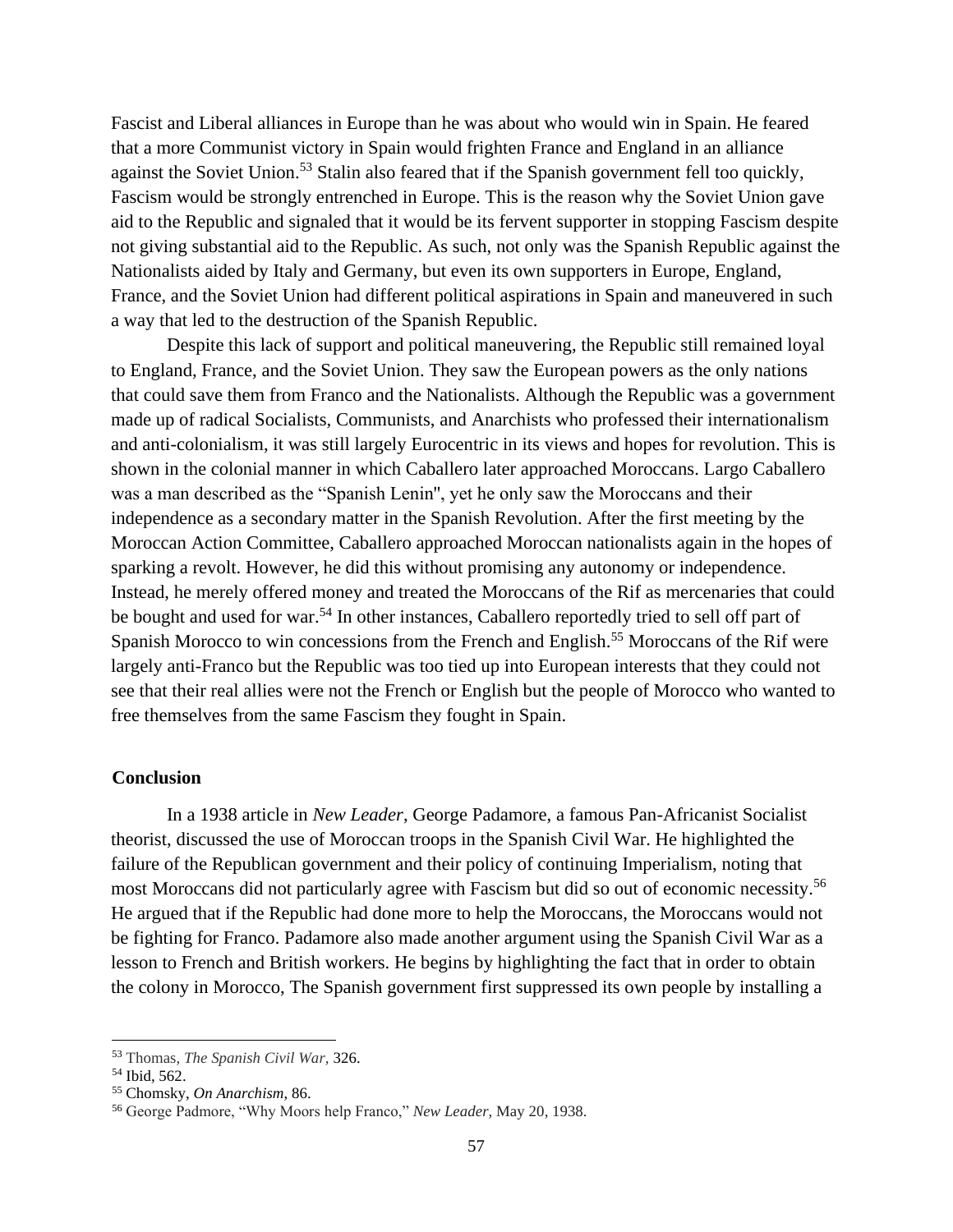dictatorship and suppressing democracy.<sup>57</sup> In order to suppress the tribes of the Rif, the Spanish workers first had to be suppressed and that this was the price the Spanish people had to "pay for empire." Essentially, the Spanish Civil War was the reverse; in order to suppress the people of Spain, Franco and the Nationalists had to suppress the people of Morocco. Instead of uniting against the same foe, which was Colonialism, the Spanish instead stuck to Europe. As a result, not only were they suppressed, but Moroccans would not have independence for another two decades. He ends his argument by telling workers to beware and that the lesson from the Spanish Civil War is to show "more solidarity in deeds not in words."

The lesson is still something that needs to be learned: that movements and causes will only prevail through solidarity with the oppressed and colonized. The Spanish Republic for all its revolutionary potential and liberatory social change, was still tied in colonialism and racism. While the Anarchists of the CNT-FAI and most of the Socialists of Catalonia supported the prospects of decolonization, the system set up across the Republic was still built on the colonial system. The fall of the Republic and its failure in the Civil War are hinged on a multitude of reasons and histories. Yet amongst all the discourse of military tactics, politics, and social change, there is very little talk about the fact that even as a Republic, Spain was still a colonial empire. Even less is mentioned about that fact that after most of the government was made up of Radical Socialists, it was still a colonial empire. The lesson is that even though so many sought a radical break from the past, they still could not break with the benefits of superiority and Eurocentrism that was so antithetical to their beliefs. Thus, the real importance of Morocco in the war was not its weapons, but the fact that it questions what could have happened had the Republic truly been for freedom, had it decolonized and broken with the Colonial powers. Perhaps a revolt in Morocco would have completely disrupted the Fascists enough to allow for a Republican victory. It may have created an independent or autonomous Morocco that could have sparked further decolonization in the French Colonies. However, none of these potentialities happened because Spain "paid the price for the empire". This is a lesson that teaches to this day that it is always vital for a movement to be intersectional and decolonial if it is to truly liberate all people.

<sup>57</sup> Padmore, "Why Moors help Franco."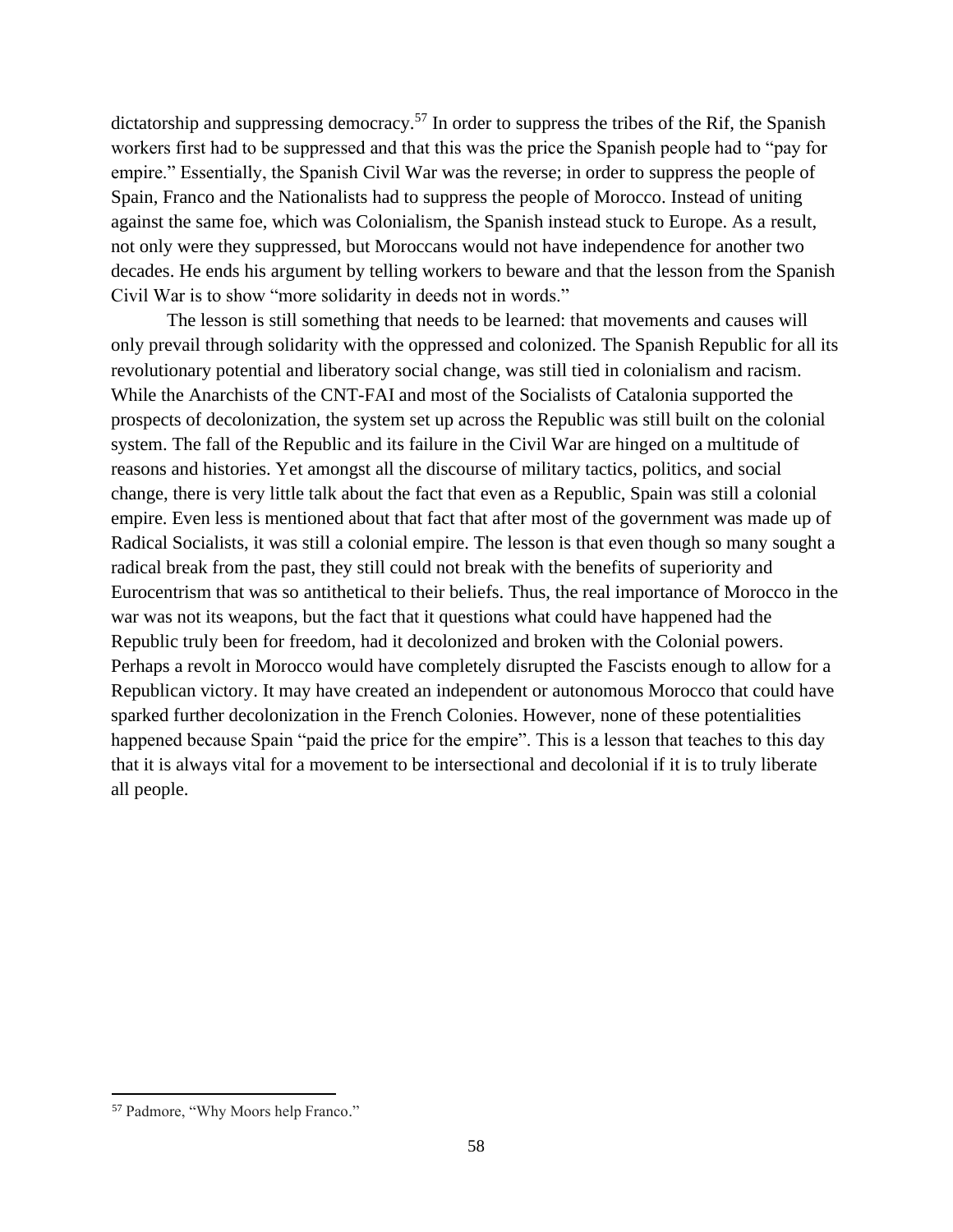#### **Bibliography**

- Allard, Elisabeth. "The Crescent and the Dagger: Representations of the Moorish Other during the Spanish Civil War." *Bulletin of Spanish Studies* 93, no. 6 (October 2015): 965-988. https://doi.org/10.1080/14753820.2015.1082811.
- Bennis, Samir. "Franco's Recruitment of Moroccans in Spanish Civil War: The Forgotten Injustice (Part I)." *Morocco World News,* July 9, 2012. https://www.Moroccoworldnews.c om /2012 /07 /47357 /francos-recruitment-ofmoroccans-in-spanish-civil-war-the-forgott en-injustice-part-i-2/.
- Bennis, Samir. "Participation of Moroccans in the Spanish Civil War (Part II)." *Morocco World News,* last modified February 4, 2013. https://www.moroccoworldnews.c om/20 13/02/76826/participation-of-moroccans-in-the-spanish-civil-war-part-ii/.
- Bennis, Samir. "Participation of Moroccans in the Spanish Civil War (Part III)." *Morocco World News,* March 3, 2013. https://www.moroccoworldnews.com/2013/03/80909/participation -of-moroccans-in-the-spanish-civil-war-part-iii-2/.
- Ceasire, Aime. *Discourses on Colonialism.* New York: Monthly Review, 2001.
- Chomsky, Noam. *On Anarchism*. New York: The New Press, 2013.
- Jackson-Schebetta, Lisa. *Traveler, There is no Road, Theater, the Spanish Civil War, and the Decolonial Imagination in the Americas.* Iowa: University of Iowa Press, 2017.
- Jerde, Minda. "'Brother' North: Morocco's Involvement in the Spanish Civil War." *The Volunteer,* January 4, 2013. https://albavolunteer.org/2013/01/%e 2%80%9cbrother %e2%80%9d-north-morocco%e2%80%99s-involvement-in-the-spanish-civil-war/.
- Landis, Arthur. *Spain, The Unfinished Revolution.* New York: International Publishers, 1975.
- Moshiri, Nazanine. "Arabs on both sides of the Spanish civil war." *The New Arab,* September 1, 2016. https://english.alaraby.co.uk/english/indepth/2016/9/1/arabs-on-both-sides-of-the-s panish-civil-war.
- Orwell, George. *Homage to Catalonia*. Scotts Valley: CreateSpace, 2014.
- Padmore, George. "Why Moors help Franco." *New Leader,* May 20, 1938.
- Ramet, Sabrina. *Alternatives to Democracy in Twentieth Century Europe: Collectivist Visions of Alternative Modernity.* Baltimore: Central European University Press, 2019.
- Romero, Miguel. "David Rousset's Testimony." *The Spanish Civil War in Euzkadi and Catalonia, Contrasts and Convergences, Notebooks for Research and Study*, No. 13*.*  (1991): 41-43.